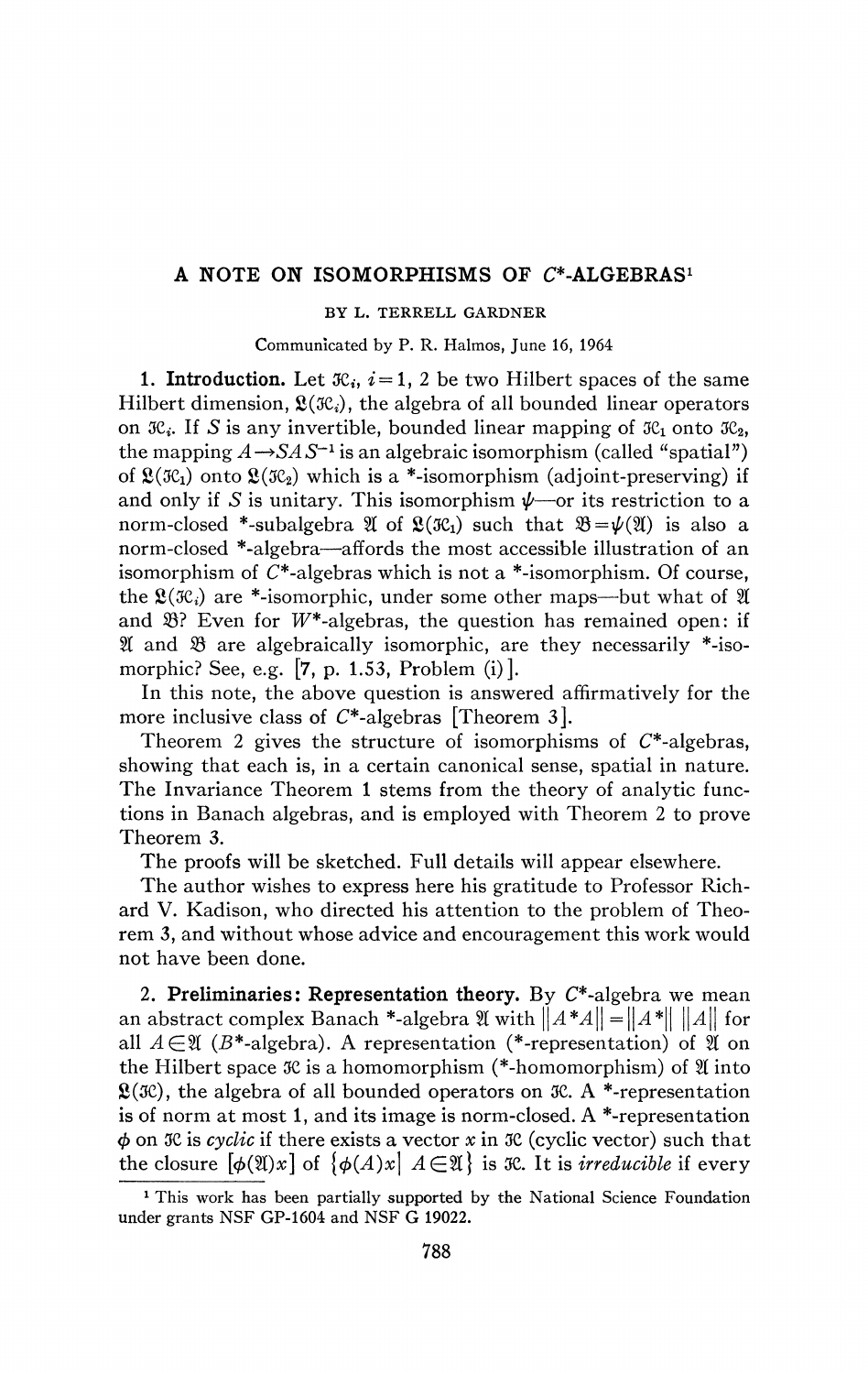$x \neq 0$  in  $\mathcal{R}$  is cyclic. A \*-representation is *faithful* if it is a \*-isomorphism, in which case it is an isometry.

A classical theorem of Gel'fand-Neumark [2], as strengthened and elegantly set forth in [3], asserts that every  $C^*$ -algebra has a faithful \*-representation as a  $C^*$ -algebra of operators on a suitable Hilbert space.

An element  $A \in \mathfrak{A}$  is self-adjoint if  $A = A^*$ , positive if self-adjoint with positive spectrum. The positive elements form a cone in  $\mathfrak{A}$ , linearly spanning  $\mathfrak{A}$ .

A *state* of  $\mathfrak A$  is a positive linear functional  $\rho$  with  $\rho(I) = 1$ . The *left kernel,*  $\mathfrak{g}_{\rho}$ , of the state  $\rho$  is the set of A in  $\mathfrak A$  such that  $\rho(A^*A) = 0$ . By the Schwarz inequality for  $\rho$ ,  $\mathcal{I}_{\rho}$  is a left ideal.  $\mathfrak{A}/\mathfrak{I}_{\rho}$  is therefore a left 31-module in a natural way, and the algebraic representation of 21 on  $\mathfrak{A}/\mathfrak{I}_\rho$  is denoted  $\phi_\rho$ . We define on  $\mathfrak{A}/\mathfrak{I}_\rho$  a positive-definite inner product  $(A+g_\rho, B+g_\rho) = \rho(B^*A)$ , and after verifying that  $\phi_\rho(A)$  is bounded for each  $A \in \mathfrak{A}$ , we extend  $\phi_{\rho}(A)$  to a bounded operator on  $\mathfrak{X}_{\rho}$  $= (\mathfrak{A}/\mathfrak{g}_{\rho})^-$ , the completion of the prehilbert space  $\mathfrak{A}/\mathfrak{g}_{\rho}$  in its norm  $|| \cdot ||_p$ . We call the map thus defined on  $\mathfrak{A}$  to  $\mathfrak{L}(\mathfrak{IC}_p)$  again  $\phi_p$ ;  $\phi_p$  is a cyclic \*-representation of  $\mathfrak A$  on  $(\mathfrak A/\mathfrak G_\rho)^-$ , with cyclic vector  $I+\mathfrak G_\rho$ ; it is called the *representation due to* p.

We say  $\rho$  is a *pure state* of  $\mathfrak A$  if  $\rho$  is an extreme point of the weak-\* compact, convex set of states of 2Ï. We denote the set of pure states of  $\mathfrak A$  by  $\mathfrak P(\mathfrak A)$ . If and only if  $\rho$  is pure,  $\mathfrak I_\rho$  is a maximal left ideal,  $\phi_\rho$  is irreducible, and  $\mathfrak{A}/\mathfrak{g}_\rho$  is complete in the inner-product norm defined above  $|5|$ .

In [5], it is shown that the correspondence between maximal left ideals and pure states is one-one : a maximal left ideal *\$* is contained in the null space of a unique pure state,  $\rho$ , and  $\beta = \beta_{\rho}$ .

### **3. Positive inner automorphisms.**

THEOREM 1. *Let 3Cbea Hilbert space, and let &bea norm-closed linear subspace of*  $\mathfrak{L}(\mathfrak{X})$ , T a positive invertible operator in  $\mathfrak{L}(\mathfrak{X})$ . Then if S is *invariant under*  $T^{-1} \cdot T$ ,  $\delta$  *is invariant also under*  $A \rightarrow A$  log  $T - (\log T)A$ , and under  $T^{-a} \cdot T^a$  for all real numbers s.

Spectral theory defines  $L = \log T$  and  $T^* = \exp (sL)$ , for each real s as self-adjoint operators; we put  $\tau^*(A) = T^{-*}AT^*$  for A in  $\mathfrak{L}(\mathfrak{K})$ . In the Banach algebra  $\mathfrak{L}(\mathfrak{L}(\mathfrak{X}))$ , with unit element denoted by e, we compute to show that  $\lim_{s\to 0} s^{-1}(e-\tau^s) = ad L$ , where ad  $L(A) = AL - LA$ . It follows that  $\tau^* = \exp(s \cdot \text{ad } L)$  [4, p. 283, Theorem 9.4.2].

Next we prove that  $\tau$  (= $\tau$ <sup>1</sup>) has a positive real spectrum, and so has a logarithm approximable by  $p_n(\tau)$ ,  $(p_n)$  a sequence of real polynomials. Call this logarithm  $\Lambda$ .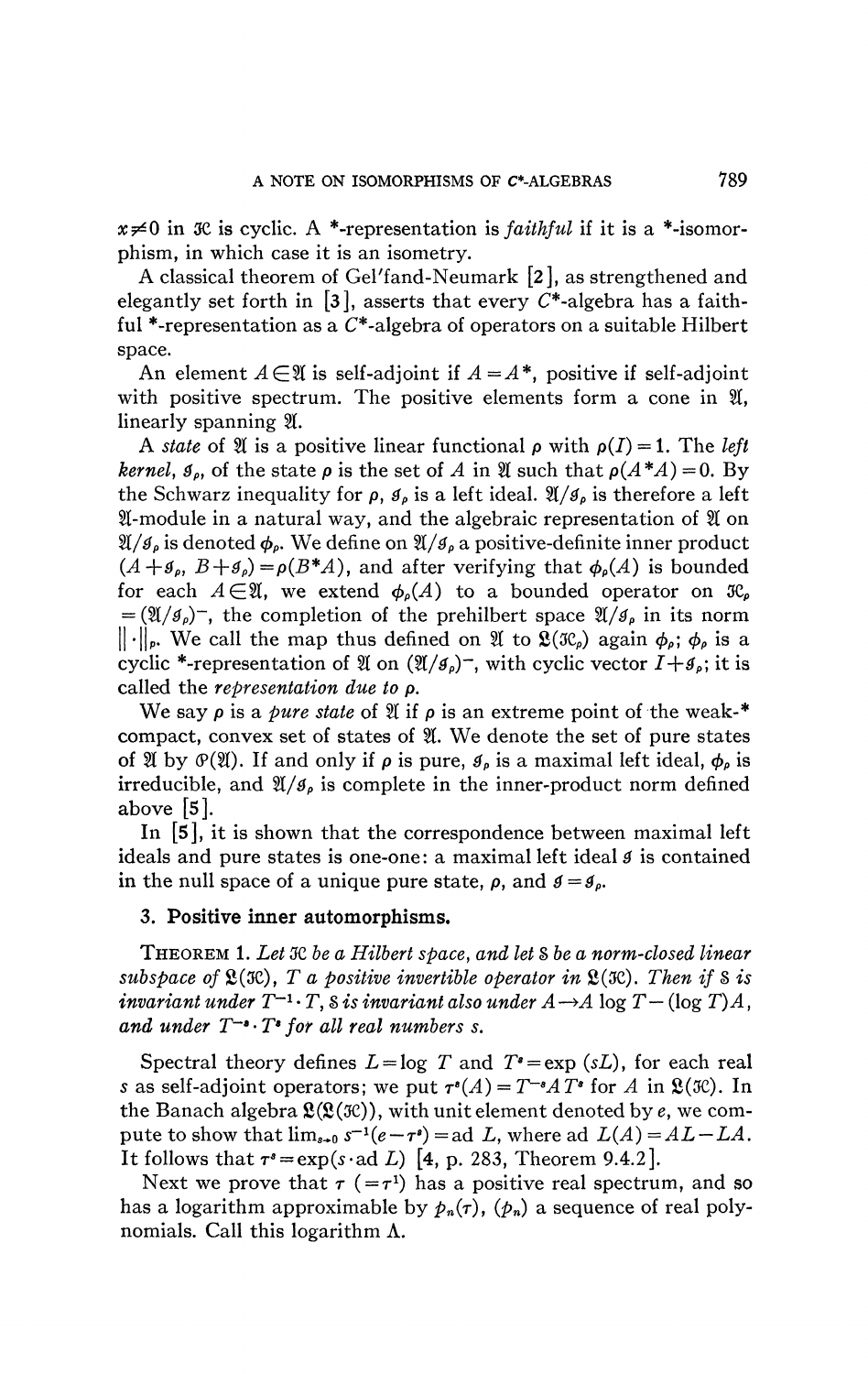The proof that ad  $L = \Lambda$  employs a result of E. R. Lorch [6, p. 421], 4, Theorem 5.5.5] characterizing the periods of the exponential function in a commutative Banach algebra. From ad  $L = \Lambda$  we have  $p_n(\tau)$ —ad L, so that the invariance of a closed subspace S under  $\tau$  implies the invariance of S under ad L, then under  $exp(s \cdot ad L) = \tau^s$  for all real *s.* This proves Theorem **1.** 

## 4. Isomorphism and \*-isomorphism.

DEFINITION. The *atomic representation*  $\alpha$  of a  $C^*$ -algebra is the direct sum  $\bigoplus_{\rho \in \mathcal{O}(2)} \phi_{\rho}$  of the representations due to pure states of  $\mathfrak{A}$ .  $\alpha$  acts on  $\mathcal{R} = \bigoplus_{p \in \mathcal{R}} \alpha_p \mathcal{A}(\mathcal{R}_p)}$  by  $\alpha(A)((x_p)) = (\phi_p(A)(x_p))$ .  $\alpha$  is known to be a faithful, hence isometric \*-representation of  $\mathfrak{A}$  [8].

THEOREM 2. Let  $\psi$  be an algebraic isomorphism of  $C^*$ -algebra  $\mathfrak A$  onto  $C^*$ -algebra  $\mathfrak{B}$ , and let  $\alpha$  (resp.  $\beta$ ) be the atomic representation of  $\mathfrak A$  (resp.  $\mathfrak{B}$ ) on the Hilbert space  $\mathfrak{K}$  (resp.  $\mathfrak{K}$ ). Then  $\beta \psi \alpha^{-1}$  can be extended to an *isomorphism of*  $\mathfrak{L}(\mathfrak{X})$  *onto*  $\mathfrak{L}(\mathfrak{X})$  *of the form*  $A \rightarrow SAS^{-1}$  *for some* S *in*  $\mathfrak{L}(\mathfrak{K}, \mathfrak{K}).$ 

In the proof, we make use of the fact that  $\psi$  is necessarily bounded [1, p. 15, Exercise 5]. The isomorphism  $\psi$  carries each maximal left ideal *I* of *Q* onto a maximal left ideal  $\mathcal{I}' = \psi(\mathcal{I})$  of *B*, inducing a linear map  $S<sub>g</sub>$  of the quotient space  $\mathfrak{A}/\mathfrak{g}$  onto  $\mathfrak{B}/\mathfrak{g}'$ . When these quotient spaces are considered as Hilbert spaces,  $S<sub>g</sub>$  is shown to be bounded, with  $||S_g|| \le ||\psi||$ . Thus  $S=\bigoplus \{S_g | \mathcal{J}$  is a maximal left ideal of  $\mathfrak{A}\}\$  $= \bigoplus_{\rho \in \mathcal{O}(\mathfrak{A})} S_{\mathcal{J}_{\rho}}$  is a map in  $\mathfrak{L}(\mathfrak{N}, \mathfrak{N})$ , with  $||S|| \leq ||\psi||, ||S^{-1}|| \leq ||\psi^{-1}||$ . We identify  $\mathfrak{A}$  (resp.  $\mathfrak{B}$ ) with its image under  $\alpha$  (resp.  $\beta$ ), and compute to see that  $\psi(A) = SAS^{-1}$  for *A* in  $\mathfrak{A}$ . This proves the theorem.

Now let  $S = VT^{(1/2)}$  be the polar decomposition of S, with V unitary in  $\mathfrak{L}(\mathfrak{X}, \mathfrak{X})$ , and  $T = S^*S$  in  $\mathfrak{L}(\mathfrak{X})$ . Then  $V = ST^{-(1/2)}$ . Again identify  $\mathfrak{A}$  with  $\alpha(\mathfrak{A}), \mathfrak{B}$  with  $\beta(\mathfrak{B}).$ 

LEMMA.  $V\mathfrak{A}V^* = \mathfrak{B}$ .

PROOF. If  $A \in \mathfrak{A}$ ,  $VAV^* = ST^{-(1/2)}AT^{(1/2)}S^{-1} = \psi(T^{-(1/2)}AT^{(1/2)})$ . It suffices to show that  $T^{-(1/2)}\mathfrak{A}T^{(1/2)} = \mathfrak{A}$ . By Theorem 1 this is equivalent to  $T^{-1}\mathfrak{A}T = \mathfrak{A}$ . But for  $A \in \mathfrak{A}$ ,  $T^{-1}AT = S^{-1}(S^*)^{-1}AS^*S = \psi^{-1}$  $((SA * S^{-1})^*) = \psi^{-1}(\psi(A^*)^*) \in \mathfrak{A}.$ 

The observation that  $A \rightarrow VAV^*$  is a \*-isomorphism completes the proof of

THEOREM 3. *If two C\*-algebras are algebraically isomorphic, then they are ^-isomorphic.*